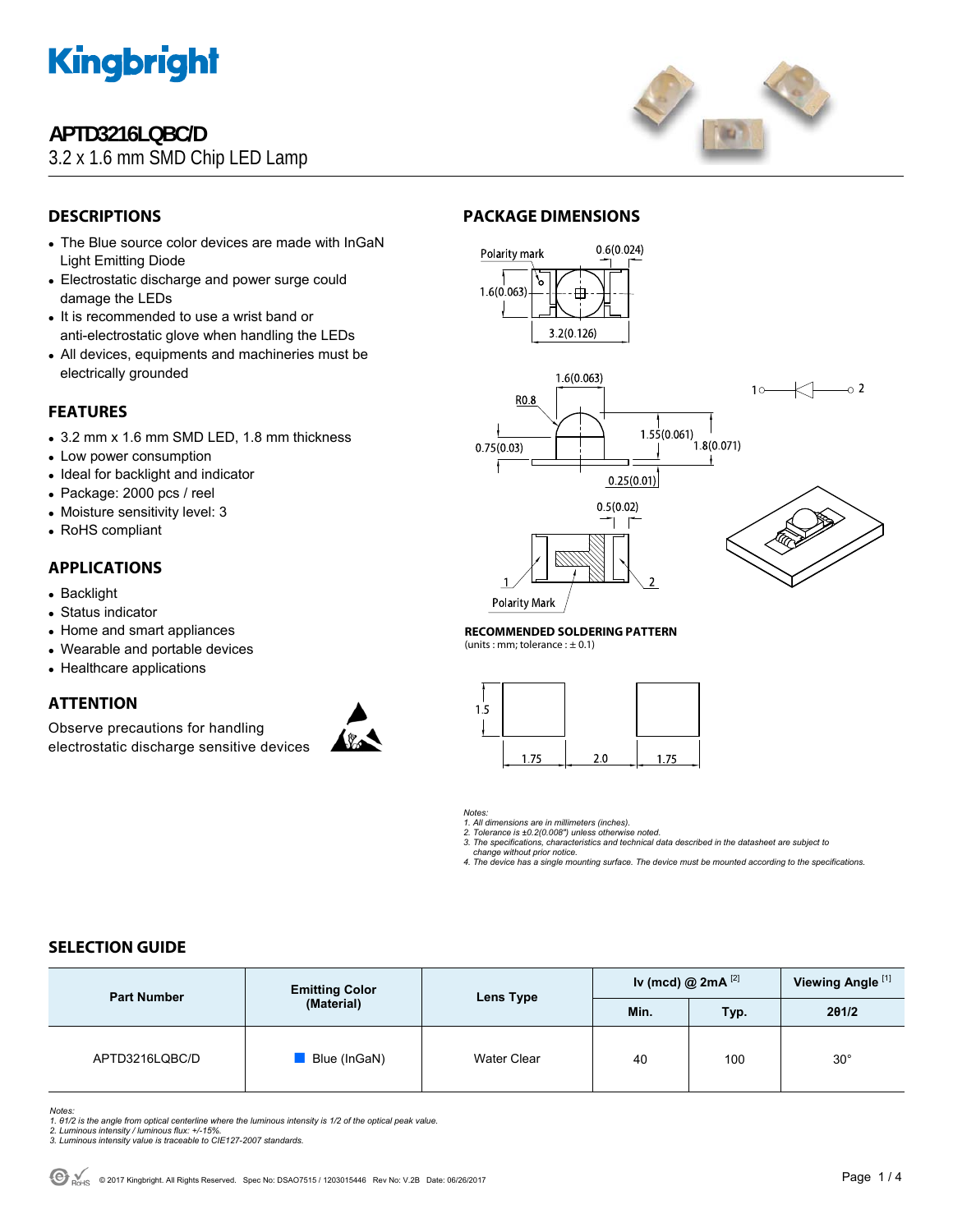# **Kingbright**

#### **ELECTRICAL / OPTICAL CHARACTERISTICS at T<sub>A</sub>=25°C**

| <b>Parameter</b>                                                                           | Symbol                     | <b>Emitting Color</b> | Value                    |                          |                          | <b>Unit</b>           |
|--------------------------------------------------------------------------------------------|----------------------------|-----------------------|--------------------------|--------------------------|--------------------------|-----------------------|
|                                                                                            |                            |                       | Min.                     | Typ.                     | Max.                     |                       |
| Wavelength at Peak Emission $I_F$ = 2mA                                                    | $\lambda_{\rm peak}$       | <b>Blue</b>           | $\overline{\phantom{a}}$ | 460                      | $\overline{\phantom{a}}$ | nm                    |
| Dominant Wavelength $I_F = 2mA$                                                            | $\lambda_{\text{dom}}$ [1] | <b>Blue</b>           | $\overline{\phantom{a}}$ | 465                      | $\overline{\phantom{a}}$ | nm                    |
| Spectral Bandwidth at 50% $\Phi$ REL MAX<br>$I_F = 2mA$                                    | Δλ                         | <b>Blue</b>           | $\overline{\phantom{a}}$ | 25                       | $\overline{\phantom{a}}$ | nm                    |
| Capacitance                                                                                | C                          | Blue                  | $\overline{\phantom{a}}$ | 100                      | $\overline{a}$           | pF                    |
| Forward Voltage $I_F$ = 2mA                                                                | $V_F$ <sup>[2]</sup>       | <b>Blue</b>           | 2.2                      | 2.65                     | 3.1                      | $\vee$                |
| Reverse Current ( $V_R$ = 5V)                                                              | $I_R$                      | <b>Blue</b>           | $\overline{\phantom{a}}$ | $\overline{\phantom{a}}$ | 50                       | uA                    |
| Temperature Coefficient of $\lambda_{peak}$<br>$I_F = 2mA$ , -10°C $\le T \le 85$ °C       | $TC_{\lambda peak}$        | <b>Blue</b>           | $\overline{\phantom{a}}$ | 0.04                     | $\overline{\phantom{a}}$ | $nm$ <sup>o</sup> $C$ |
| Temperature Coefficient of $\lambda_{\text{dom}}$<br>$I_F = 2mA$ , -10°C $\le T \le 85$ °C | $TC_{\text{Adom}}$         | <b>Blue</b>           |                          | 0.03                     | $\overline{\phantom{a}}$ | $nm$ <sup>o</sup> $C$ |
| Temperature Coefficient of $V_F$<br>$I_F = 2mA$ , -10°C $\le T \le 85$ °C                  | $TC_{V}$                   | <b>Blue</b>           | $\overline{\phantom{a}}$ | $-2.9$                   | $\overline{\phantom{a}}$ | $mV$ <sup>o</sup> $C$ |

*Notes:* 

1. The dominant wavelength (λd) above is the setup value of the sorting machine. (Tolerance λd : ±1nm. )<br>2. Forward voltage: ±0.1V.<br>3. Wavelength value is traceable to CIE127-2007 standards.<br>4. Excess driving current and

# **ABSOLUTE MAXIMUM RATINGS at T<sub>A</sub>=25°C**

| <b>Parameter</b>                             | Symbol                   | Value          | Unit          |
|----------------------------------------------|--------------------------|----------------|---------------|
| Power Dissipation                            | $P_D$                    | 120            | mW            |
| Reverse Voltage                              | $V_R$                    | 5              | V             |
| Junction Temperature                         | $T_{j}$                  | 115            | $^{\circ}C$   |
| <b>Operating Temperature</b>                 | $T_{op}$                 | $-40$ to $+85$ | $^{\circ}C$   |
| Storage Temperature                          | $T_{\text{stg}}$         | $-40$ to $+85$ | $^{\circ}C$   |
| DC Forward Current                           | IF.                      | 30             | mA            |
| Peak Forward Current                         | $I_{FM}$ <sup>[1]</sup>  | 150            | mA            |
| Electrostatic Discharge Threshold (HBM)      | $\overline{\phantom{a}}$ | 250            | $\vee$        |
| Thermal Resistance (Junction / Ambient)      | $R_{th}$ JA $^{[2]}$     | 585            | °C/W          |
| Thermal Resistance (Junction / Solder point) | $R_{th}$ JS $^{[2]}$     | 450            | $\degree$ C/W |

*Notes:* 

<sup>1. 1/10</sup> Duty Cycle, 0.1ms Pulse Width.<br>2. R<sub>th Ju</sub> ,R<sub>h JS</sub> Results from mounting on PC board FR4 (pad size ≥ 16 mm² per pad).<br>3. Relative humidity levels maintained between 40% and 60% in production area are recommended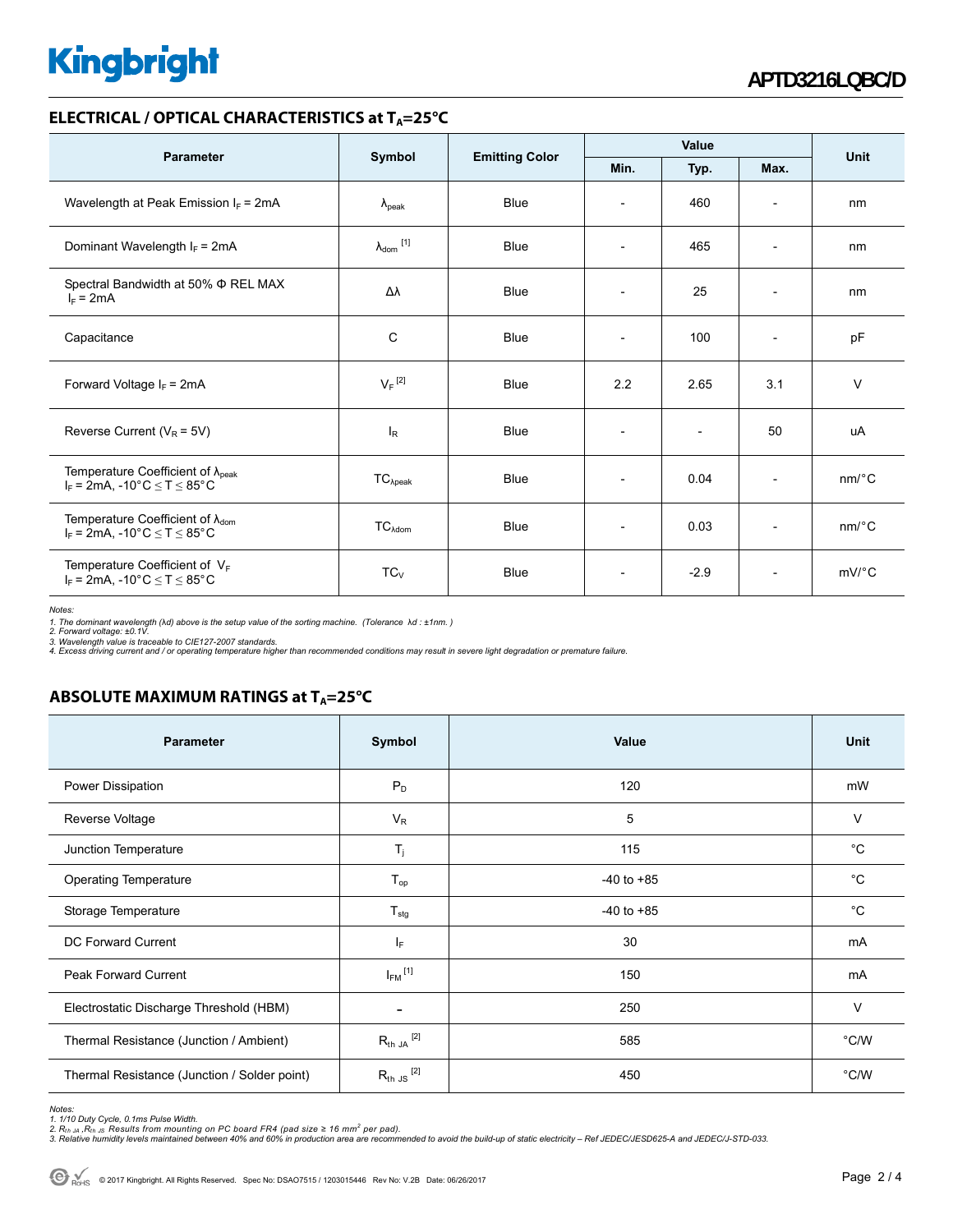# **Kingbright**

### **TECHNICAL DATA**

#### **RELATIVE INTENSITY vs. WAVELENGTH**



#### **SPATIAL DISTRIBUTION**



**BLUE** 













#### **REFLOW SOLDERING PROFILE for LEAD-FREE SMD PROCESS**



#### *Notes:*

#### **TAPE SPECIFICATIONS** (units : mm)



**REEL DIMENSION** (units : mm)



<sup>1.</sup> Don't cause stress to the LEDs while it is exposed to high temperature.<br>2. The maximum number of reflow soldering passes is 2 times.<br>3. Reflow soldering is recommended. Other soldering methods are not recommended as the